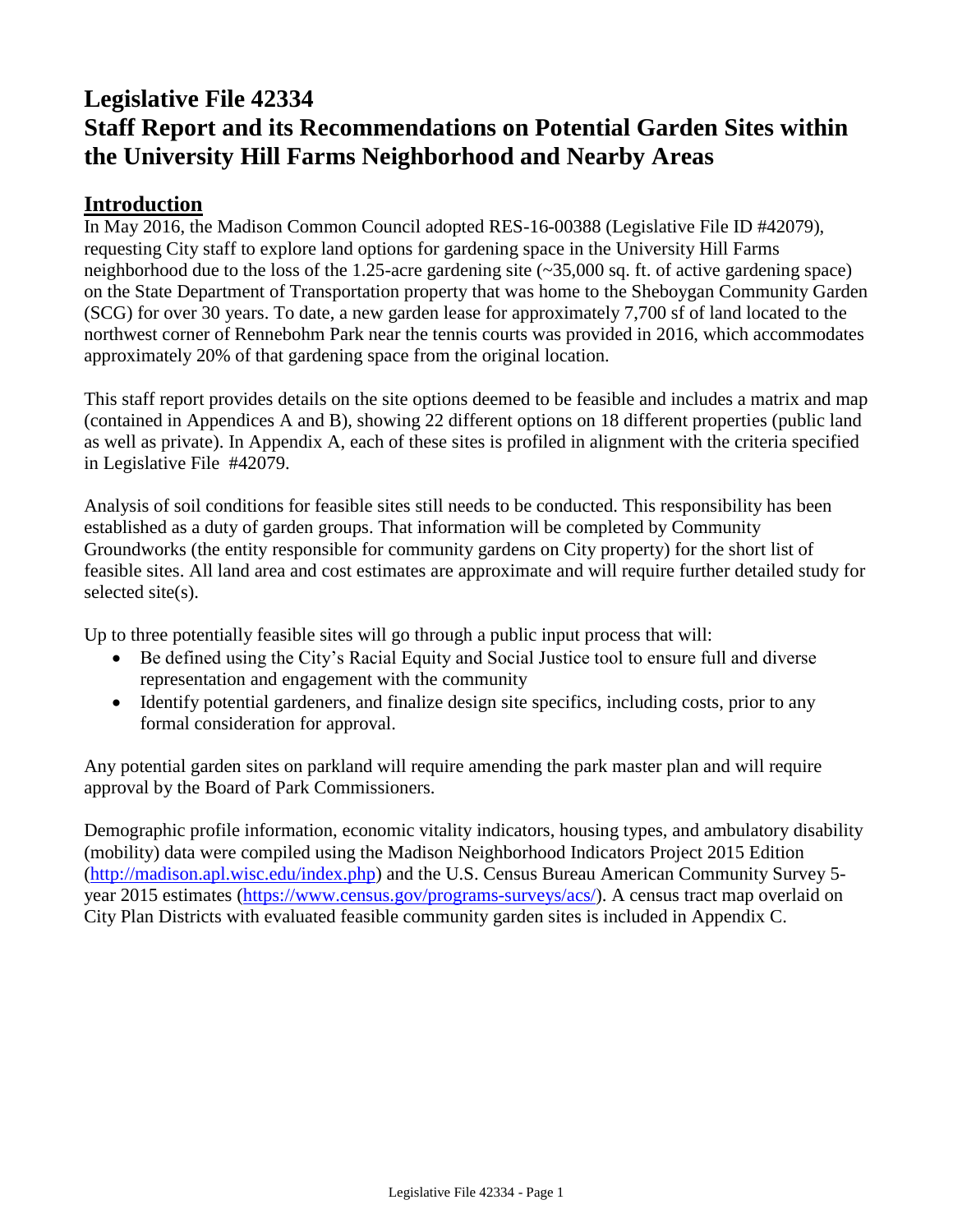# **Potentially Feasible Site Options**

## **Bordner Park (5610 Elder Place) – Map Locator Site B**

Bordner Park is located in the Crestwood Plan District, bounded by Rosa Road to the east and Bordner Drive to the west, and is 1.1 miles away from the former garden site for Sheboygan Community Garden, located at 4802 Sheboygan Avenue. The total square footage of the park is approximately 281,830 sf or 6.47 acres.

Bordner Park has 2 potential sites that were reviewed: the northern area on the west side of Rosa Rd. near the intersection of Gettle Ave. and Rosa Rd., and the southern area on the west side of Rosa Rd., south of Elder Place. The northern area is not discussed further as it is not considered a feasible site due to land deed restrictions; the following information applies to the southern area.

Pros:

- Open space in the park (total of  $11,200$  sq ft potentially available)
- Easily accessible water main

Cons:

- Potential conflicts with deed restrictions on the property
- Cost of water system installation estimated between \$12,000 \$15,000

Crestwood Plan District – Demographic Profile Information (NIP 2015 Edition)

- Total population: 2,110 residents
- Age 65 and older: 18.7% (est. 395 residents)
- White:  $86.5\%$  (est. 1,825 residents)
- African-American: 1.8% (est. 38 residents)
- Asian:  $5.3\%$  (est. 112 residents)
- Other Races/Multi-racial: 3.1% (est. 65 residents)
- Latino/Hispanic (any race): 3.3 % (est. 70 residents)
- Total population, Person of Color: 13.5% (est. 285 residents)

Total Population with Ambulatory Disability by Gender – Census Tract 2.01 (ACS 5-year 2015) – Refer to Appendix C

*Note: Estimates have a large margin of error and therefore are represented as an estimate with an accompanying range*

- Total population: 1,983 residents
	- o Male: 898 Male with ambulatory disability : est. 54 (range 0 138)
	- o Female: 1,085 Female with ambulatory disability : est. 45 (range 0 114)

Economic Vitality Indicators (NIP 2015 Edition)

- Median household income: \$83,811
- Family households: 598
- Families in poverty:  $0(0\%)$
- Unemployment rate: 2.6%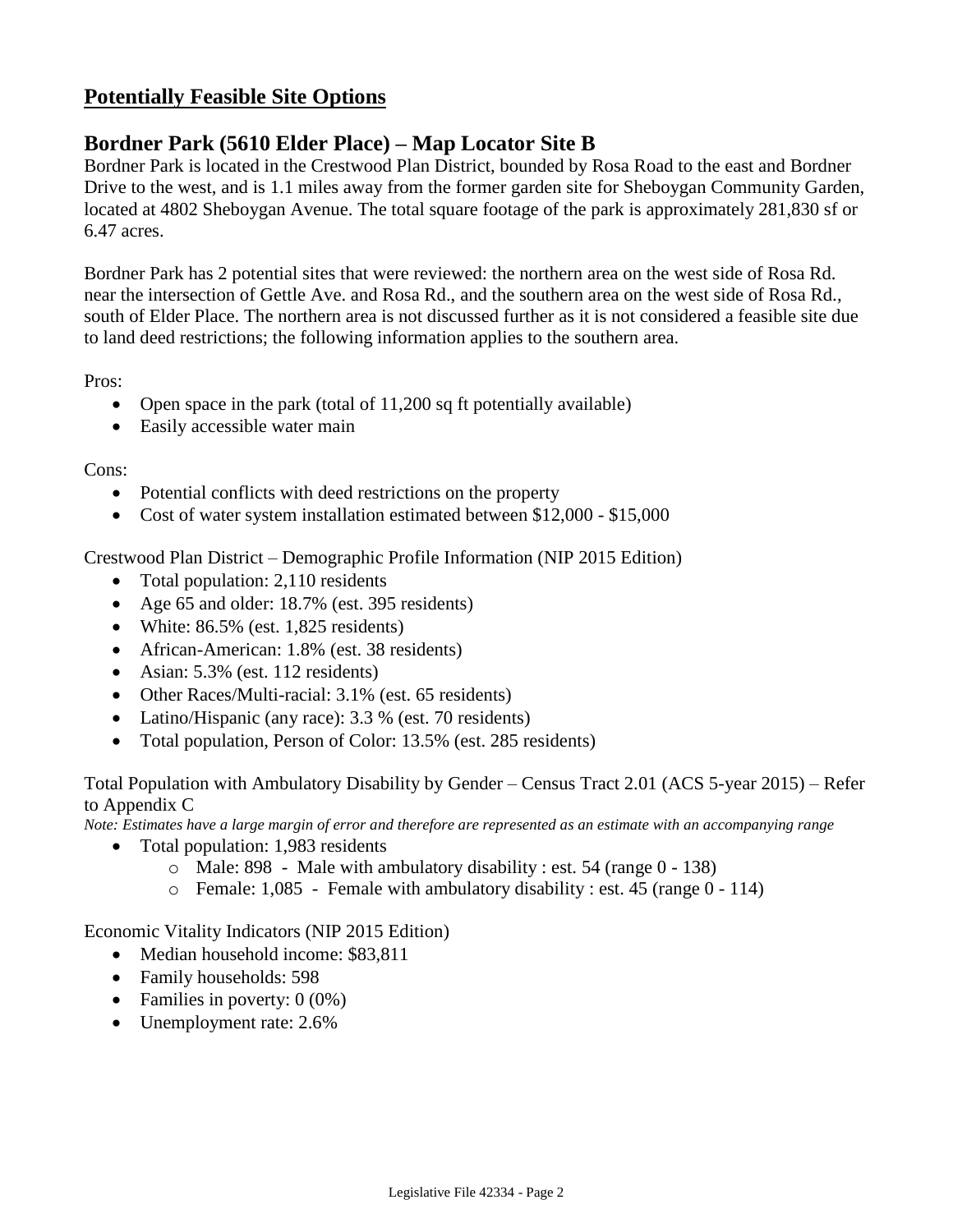Housing Types

- Owner-occupied housing units: 829 units (80.6%)
- Population, owner-occupied housing (est.): 1,701 residents
- Renter-occupied housing units: 200 units (19.4%)
- Population, renter-occupied housing (est.): 409 residents

Potential land area for community gardening

• Approximately 11,200 square feet

Estimated cost for water installation

• Southern area: approximately  $$12,000 - $15,000$ 

#### Access

- Walking/biking access along existing streets
- Private vehicle access (street parking available)
- Public transportation access from Old Middleton Rd (less than 5-minute walk)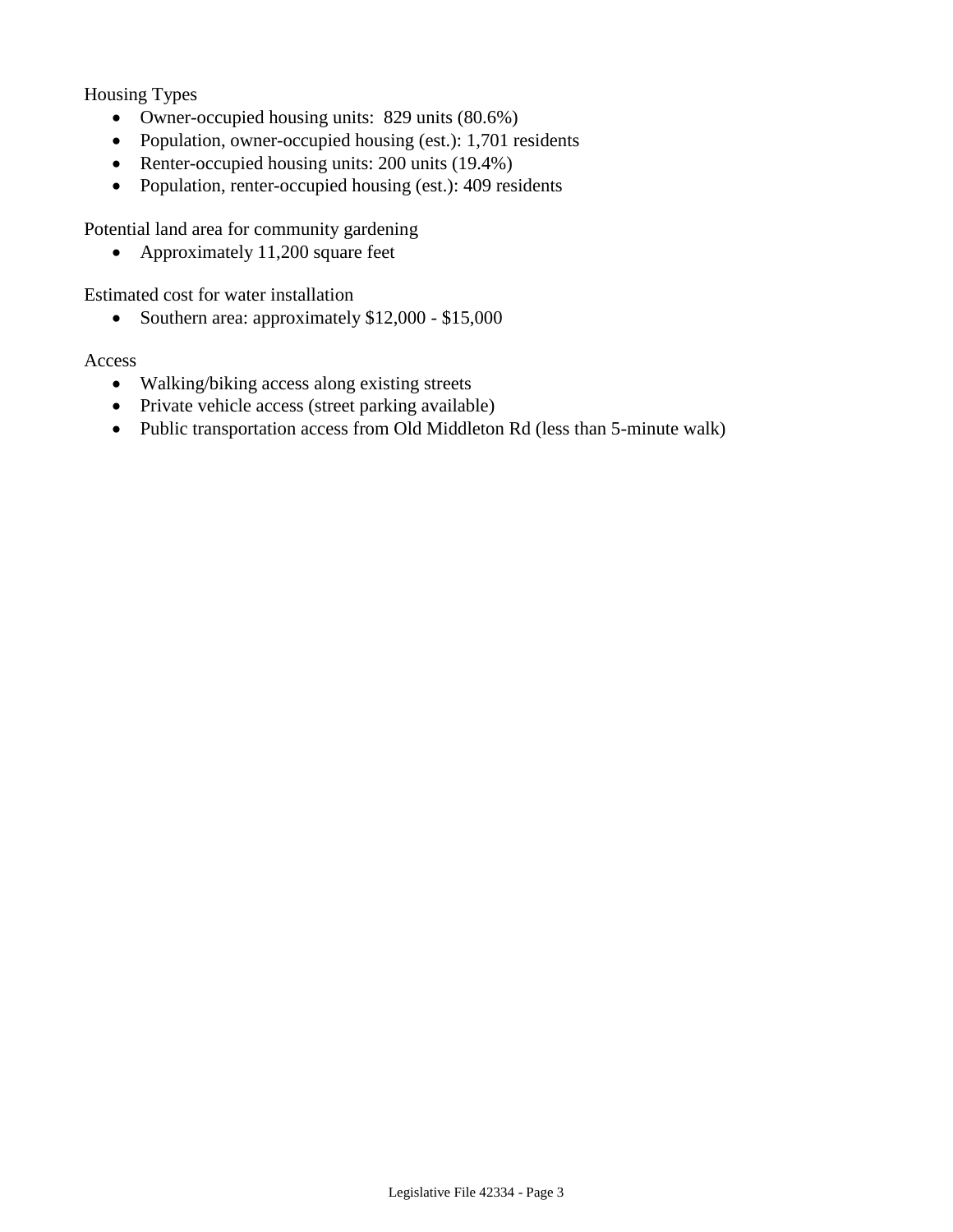# **Indian Hills Park (5001 Flambeau Rd) – Map Locator Site F**

Indian Hills Park is located in the Spring Harbor Plan District, bounded by Flambeau Road to the north and University Avenue to the south, and is 0.6 miles away from the former garden site for Sheboygan Community Garden, located at 4802 Sheboygan Avenue. The total square footage of the park is approximately 111,950 sf or 2.57 acres.

Pros:

- Close proximity to the former Sheboygan Community Garden site and multi-family developments along Sheboygan Avenue
- Minimal conflicting uses and utility conflicts (total of 21,400 sf potentially available)
- Lack of deed restrictions on use of park land
- Easily accessible water main (a 10" water main runs through the park)
- Playground replacement and path reconstruction already programmed in 2018 will provide flexibility to create a larger potential area for gardening

Cons:

- Location on the other side of University Avenue from the former SCG site
- Cost of water system is estimated between \$11,000 \$14,000

Spring Harbor Plan District – Demographic Information (NIP 2015 Edition)

- Total population: 2,532 residents
- Age 65 and older: 12.6% (est. 319 residents)
- White:  $78.6\%$  (est. 1,990 residents)
- African-American: 5.2% (est. 132 residents)
- Asian: 5.0% (est. 127 residents)
- Other Races/Multi-racial: 3.4% (est. 86 residents)
- Latino/Hispanic (any race): 7.9 % (est. 200 residents)
- Total population, Person of Color: 21.4% (est. 542 residents)

Total Population with Ambulatory Disability by Gender – Census Tract 1 (ACS 5-year 2015) – Refer to Appendix C

*Note: Estimates have a large margin of error and therefore are represented as an estimate with an accompanying range*

- Total population: 2,407 residents
	- $\circ$  Male: 1,134 Male with ambulatory disability : est. 88 (range 0 214)
	- o Female: 1,273 Female with ambulatory disability : est. 59 (range 0 155)

Economic Vitality Indicators (NIP 2015 Edition)

- Median household income: \$60,759
- Family households: 634
- Families in poverty: 6 (0.95%)
- Unemployment rate: 5.3%

Housing Types

- Owner-occupied housing units: 927 units (69.9%)
- Population, owner-occupied housing (est.): 1,770 residents
- Renter-occupied housing units: 399 units (30.1%)
- Population, renter-occupied housing (est.): 762 residents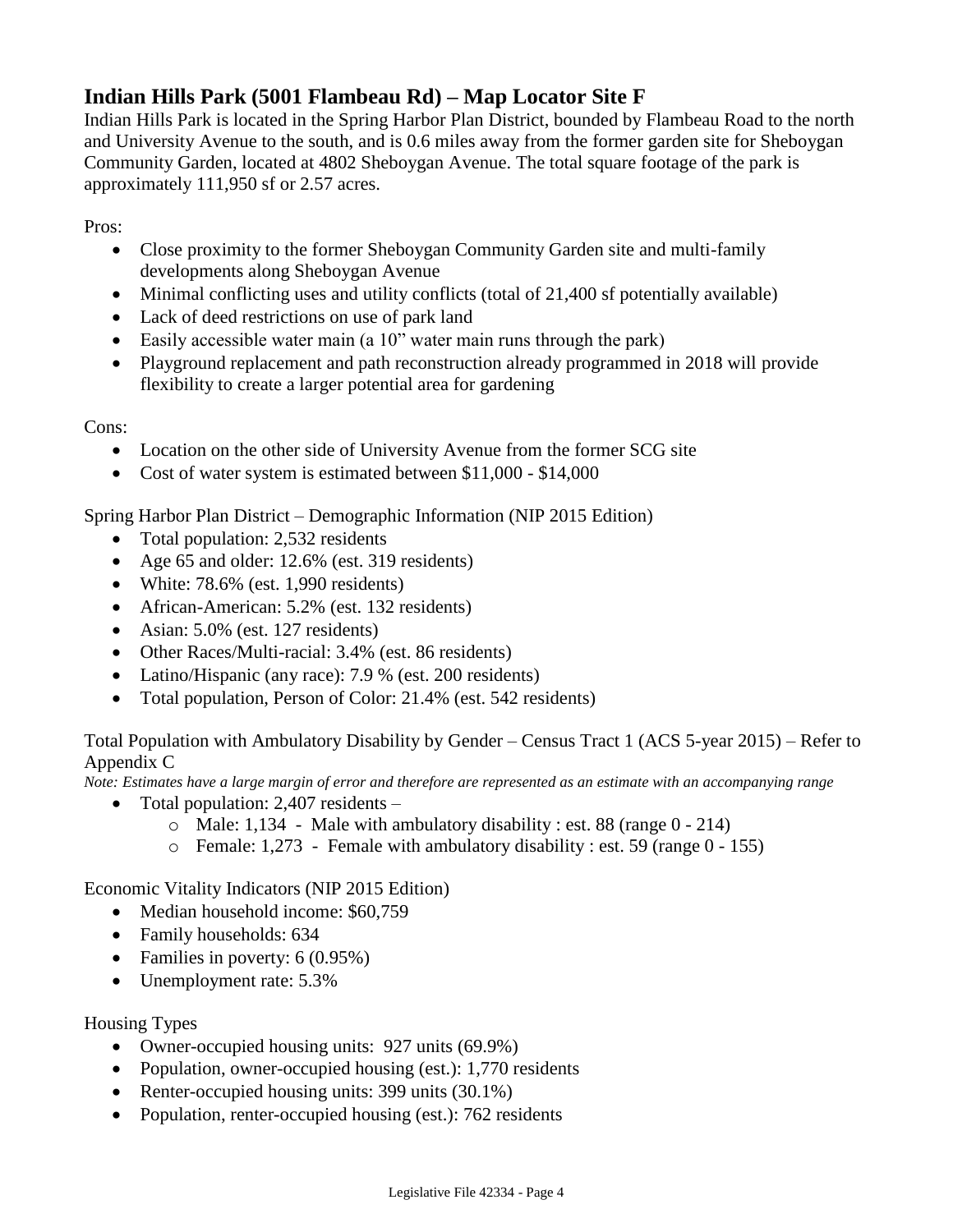Potential land area for community gardening

 Approximately 21,400 sf (location will be coordinated with playground replacement and path reconstruction tentatively planned for 2018)

Estimated cost for water installation

• Approximately  $$11,000-S14,000$ 

Access

- Walking/biking access along existing bike path through park
- Private vehicle access (street parking available)
- Public transportation access from University Avenue (less than 5-minute walk)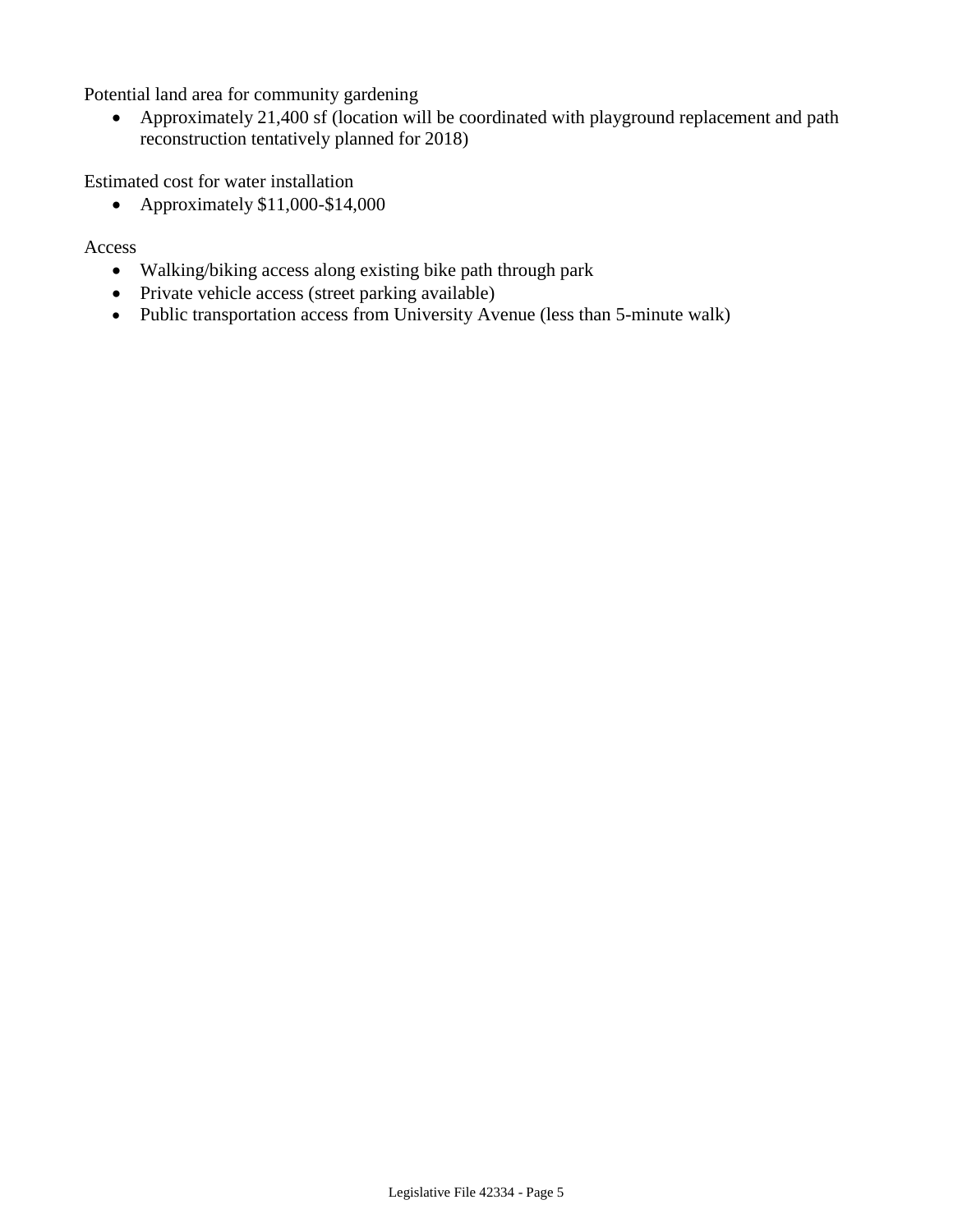# **Rennebohm Park (115 N. Eau Claire Avenue) – Map Locator Site J**

Rennebohm Park is located in the University Hills Plan District, bounded by N Segoe Road to the east, Regent Street to the south, and N Eau Claire Ave to the west, and is 0.4 miles away from the former garden site for Sheboygan Community Garden, located at 4802 Sheboygan Avenue. The total square footage of the park is approximately 876,430 sf or 20.12 acres. Twenty percent of the original SCG capacity has already been located to an area near the tennis courts.

Rennebohm Park has 4 potential sites that were originally evaluated: the western area directly across from the existing garden (Backstop area), the southeastern area of the park directly behind the sidewalk on Regent Street near the path, the eastern area which is the area located east of the soccer field near the existing path, and the Greenway (Drainage Area) that extends from the eastern side of the park to Segoe Road. The southeastern, eastern and Greenway (Drainage Area) areas are not discussed further as they are not considered feasible sites due to land deed restrictions and costly infrastructure required in the drainage area. The following information applies to the area around the backstop.

Pros:

- Close proximity to the relocated garden space near the tennis courts
- Water access readily available
- Close proximity to gardeners who live in multi-family developments on Sheboygan Avenue

Cons:

- Cost of relocating approximately 380 feet of existing path (~\$45,000) and backstop, minor grading of the existing soccer field and installing a lateral hook-up to existing water system (\$5,000 - \$15,000)
- Increasing space and density of residential development in the area places increased recreational use pressure on the park.
- Conflicting uses in the park, including existing infrastructure (backstop) and the open recreation field areas currently scheduled for use.

University Hills Plan District – Demographic Information (NIP 2015 Edition)

- Total population: 5,372 residents
- Age 65 and older: 18.0% (est. 967 residents)
- White:  $66.9\%$  (est. 3,594 residents)
- African-American: 2.9% (est. 156 residents)
- Asian:  $24.4\%$  (est. 1,311 residents)
- Other Races/Multi-racial: 2.6% (est. 140 residents)
- Latino/Hispanic (any race): 3.2 % (est. 172 residents)
- Total population, Person of Color: 33.1% (est. 1,778 residents)

#### Total Population with Ambulatory Disability by Gender – Census Tract 3 (ACS 5-year 2015) – Refer to Appendix C

*Note: Estimates have a large margin of error and therefore are represented as an estimate with an accompanying range*

- Total population: 4,917 residents
	- $\circ$  Male: 2,360 Male with ambulatory disability : est. 45 (range 0 138)
	- o Female: 2,557 Female with ambulatory disability : est. 164 (range 2 326)